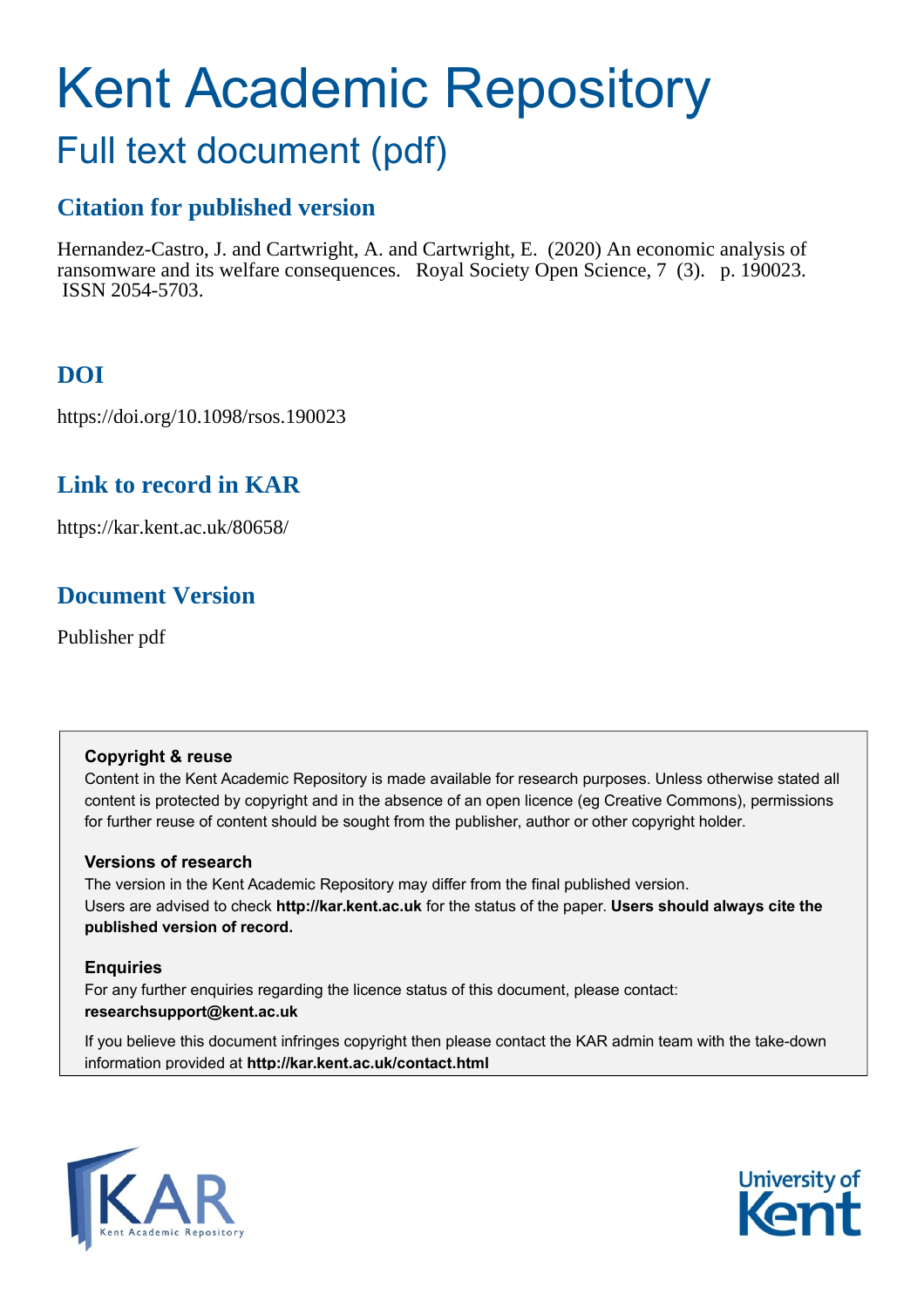# **ROYAL SOCIETY OPEN SCIENCE**

#### royalsocietypublishing.org/journal/rsos

# Research



Cite this article: Hernandez-Castro J, Cartwright A, Cartwright E. 2020 An economic analysis of ransomware and its welfare consequences. R. Soc. open sci. 7: 190023. http://dx.doi.org/10.1098/rsos.190023

Received: 4 January 2019 Accepted: 27 January 2020

#### Subject Category:

Computer science and artificial intelligence

#### Subject Areas:

human-computer interaction/applied mathematics

#### Keywords:

ransomware, price discrimination, ransom, willingness to pay, cyber-security

#### Author for correspondence:

E. Cartwright e-mail: [edward.cartwright@dmu.ac.uk](mailto:edward.cartwright@dmu.ac.uk)

# An economic analysis of ransomware and its welfare consequences

# J. Hernandez-Castro<sup>1</sup>, A. Cartwright<sup>2</sup> and E. Cartwright<sup>3</sup>

<sup>1</sup> School of Computing, University of Kent, Canterbury, Kent, UK <sup>2</sup>School of Economics, Finance and Accounting, Coventry University, Coventry, UK  ${}^{3}$ Department of Economics and Marketing, De Montfort University, Leicester, UK

**EC, [0000-0003-0194-9368](http://orcid.org/0000-0003-0194-9368)** 

We present in this work an economic analysis of ransomware, a relatively new form of cyber-enabled extortion. We look at how the illegal gains of the criminals will depend on the strategies they use, examining uniform pricing and price discrimination. We also explore the welfare costs to society of such strategies. In addition, we present the results of a pilot survey which demonstrate proof of concept in evaluating the costs of ransomware attacks. We discuss at each stage whether the different strategies we analyse have been encountered already in existing malware, and the likelihood of them being implemented in the future. We hope this work will provide some useful insights for predicting how ransomware may evolve in the future.

## 1. Introduction

Ransomware refers to the branch of malware that, after infecting a computer, asks for a ransom. The term can be used generally to denote all kinds of extortion. For instance, it includes malware that puts compromising or illegal material on to a computer and then asks for a ransom not to report the victim to the police. In our work, we are interested in a more subtle kind of malware, originally called cryptovirus but later also referred to as cryptoransomware or simply ransomware. In this case, the malware encrypts and then deletes the original data files and asks for a ransom to hand them back to the victim [1,2].

The original concept of cryptovirus was first presented in the academic literature by Adam Young and Moti Yung around 1996 [3]. It was probably inspired by previous unsuccessful attempts to extort money out of infected computers by, among others, the AIDS malware. The key development in the Young and Yung approach was to employ public-key cryptography for performing this extortion in a cryptographically sound and robust manner. Robust here means that the scheme is not vulnerable to key compromise by reverse-engineering, as so frequently occurred

© 2020 The Authors. Published by the Royal Society under the terms of the Creative Commons Attribution License<http://creativecommons.org/licenses/by/4.0/>, which permits unrestricted use, provided the original author and source are credited.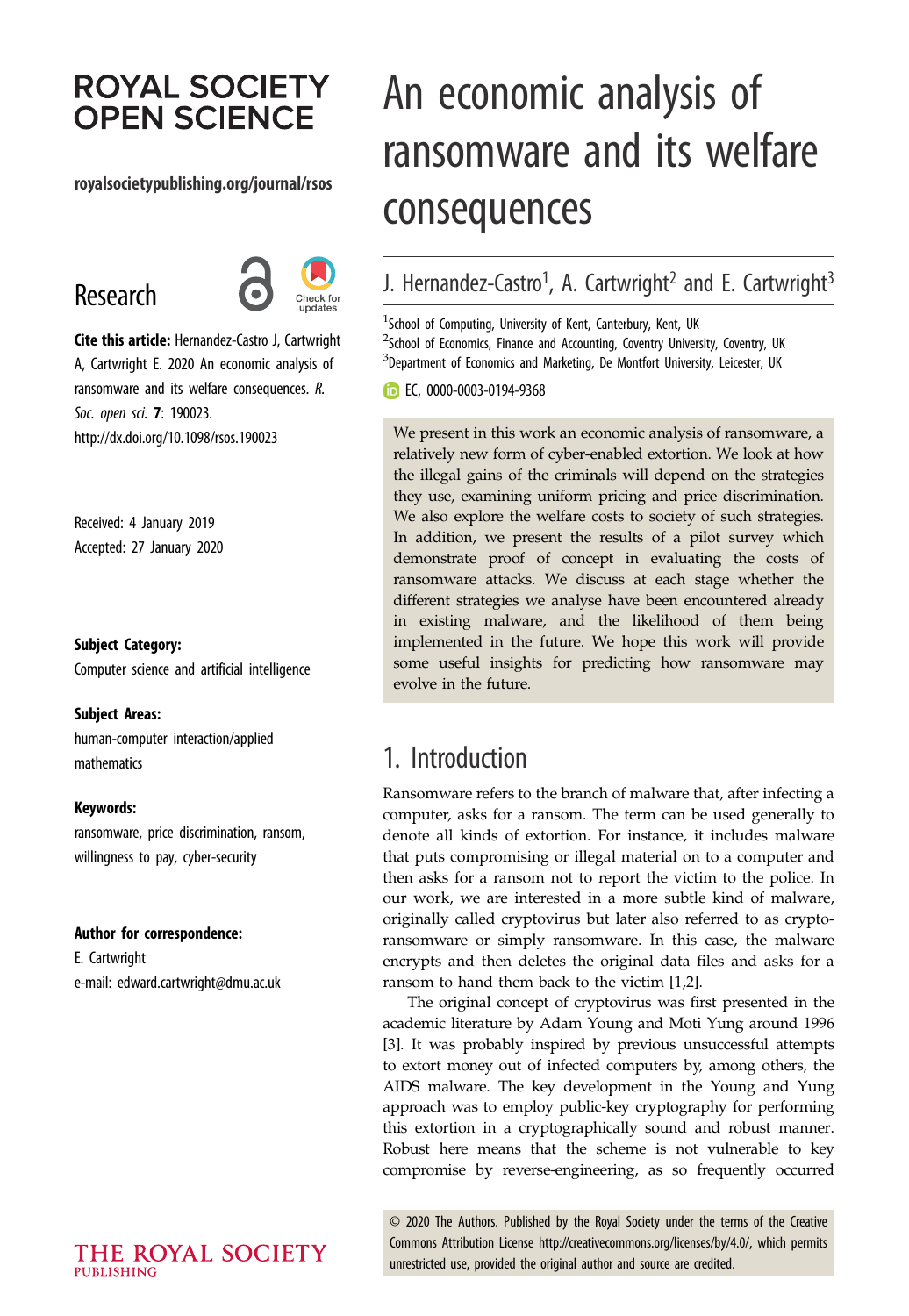with substandard malware using a symmetric key [4]. In other words, a victim has no choice if they want to recover their files other than to interact with the criminals (and potentially pay the ransom) in order to recover the relevant key.

For some time, the concept of cryptovirus remained well known by academics but was only scarcely used by malware developers, who apparently stumbled upon it and fine-tuned it independently. The case of the Gpcode ransomware is particularly interesting in this regard, in that we can see a criminal experimenting and making multiple mistakes and numerous failed attempts before 'getting it right in the end' [5]. Cryptolocker, discovered in the wild in 2013, was one of the first, if not the first, to implement a scheme close to the Young and Yung protocol in a technically sound way, from its conception [6]. Cryptolocker demonstrated the potential to extract large amounts of money through a cryptovirus (see below). Since then, there has been an explosion in the number of different ransomware families and variants found (CryptoWall, TorLocker, Fusob, Cerber and TeslaCrypt to name a few) building up an industry estimated to be worth up to \$1 billion a year [1,7–9].

The crucial point that motivates the current paper is that we would expect the criminals are refining their techniques, not only in terms of the malware component technology, but also regarding the *economic* tools they use to extract money from victims. In this regard, Cryptolocker was relatively unsophisticated when compared with some modern strands. Just as the criminals learned by trial and error how to launch a cryptovirus, it is natural that they will also learn better strategies to profit from their crime. In this paper, we look at some of the strategies criminals could use to extract illegal gains from ransomware. Topics that we cover include the optimal ransom and the potential for price discrimination. We conjecture that future attacks will probably evolve, slowly but surely, toward an optimal economic strategy, and so our paper offers a view on what the future of ransomware may look like.

Importantly, we also address the policy and welfare implications of ransomware. In particular, we look at how to measure the welfare costs of ransomware and how these costs may change if ransomware develops as we predict. Crucially, we shall demonstrate that our model gives critical insight on: (i) the strategies criminals can employ, and probably will employ, to profit from ransomware, together with (ii) the welfare costs to society of such strategies. For instance, we show that the criminals have an incentive to increase the ransom they charge and focus on the victims who most value their files. If they were to do this, it would significantly increase the welfare costs of ransomware. The model is already being used as a tool for law enforcement to measure the potential threat of emerging ransomware strands [10].

To calibrate our theory, we report the results of a small-scale survey (conducted on students in the UK) on willingness to pay (WTP) and accept (WTA) for loss of files. The survey is not designed to give definitive results but to demonstrate how the welfare costs of ransomware can be estimated. We find that the welfare cost of ransomware using current strategies is estimated to be around £150 per individual. If the criminals were to 'improve' their strategies the welfare costs would rise to around £250. Moreover, the profits of the criminals would approximately double. Individual losses of £250 may sound relatively manageable; for instance, it compares to average losses from credit card fraud (in the UK) of over £800 per individual [11] and car theft of over £4000 [12]. But ransomware attacks are getting easier to launch and that means a large number of people are potentially going to fall victim. If just 1% of the UK adult population were to be attacked, the estimated losses are  $£131$ million.<sup>1</sup> These numbers, provisional though they are, illustrate that ransomware is a serious and growing threat to society. And there is no reason to suspect that the situation in the UK is any different from other developed countries.

The rest of the paper proceeds as follows. In §2, we provide some basic background on ransomware. In §3, we discuss the demand function for files. In §4, we look at uniform pricing and in §5 at price discrimination. We conclude in §6.

### 2. Background on ransomware

Before we focus on the economics of ransomware let us briefly provide some background information. The basic idea behind ransomware is very simple in that malware encrypts files on a computer and asks for a ransom. As already mentioned, if done in a sound way, the only way to recover the files is to pay the ransom and receive the relevant key. Victims are given a set time, typically 72 h, to pay the ransom, which can vary from \$100 to \$1000 for individuals, and a lot more for firms and organizations [8]. It is worth highlighting that modern ransomware is run as a business operation with 'customer-service' to facilitate paying of the ransom [13].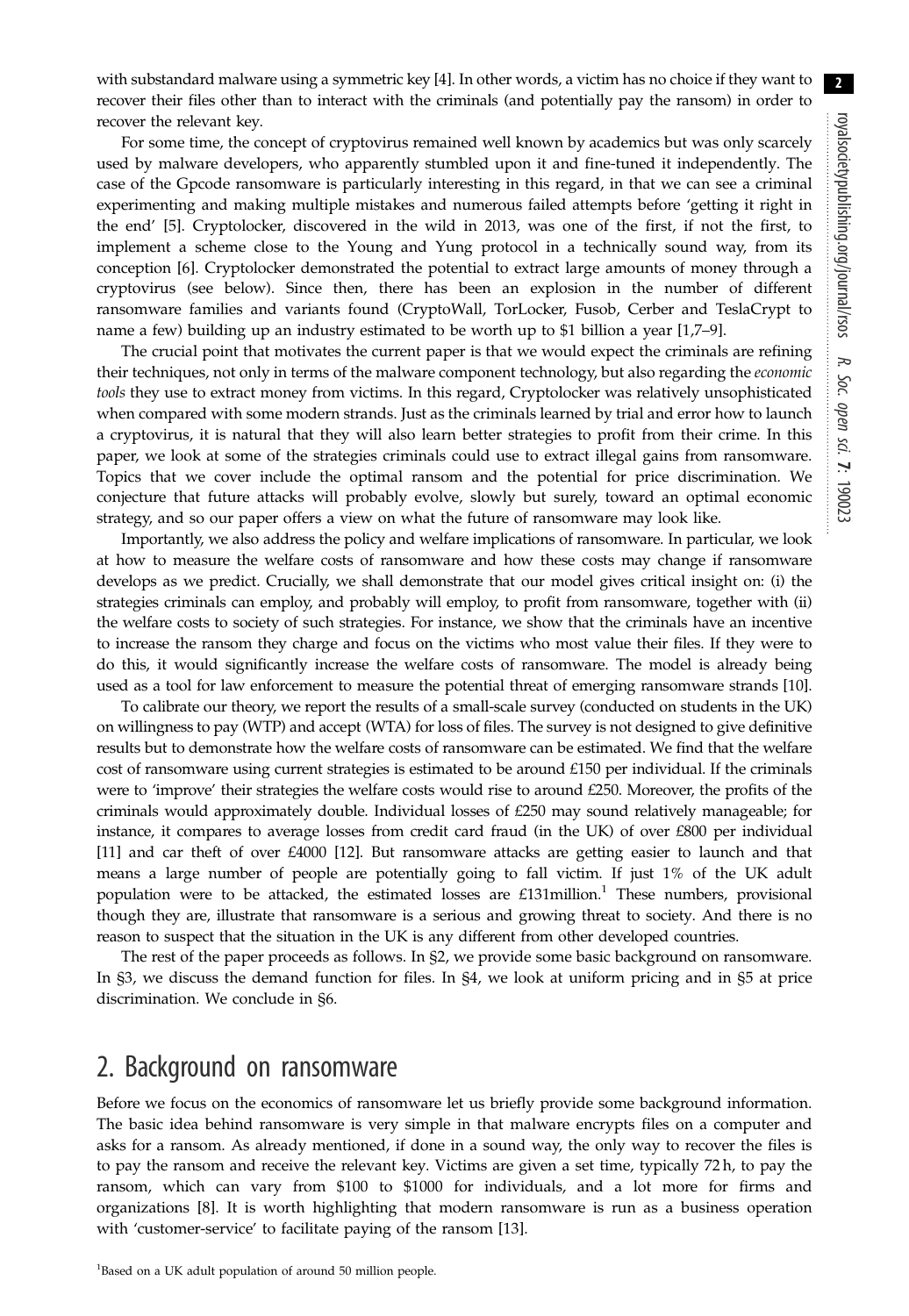Ransomware presents a straightforward crime of financial extortion. Historical examples date back to, at least, the AIDS Trojan Horse released in 1989 which demanded a \$189 ransom from its victims. It is only in the last 10 or so years, however, that we have seen ransomware become a common and developing threat. This owes much to the difficulty of producing a technically sound cryptovirus. Many criminals still commit the error of using private key cryptography, which can be reverseengineered by skilled professionals [4]. But even if criminals were familiar with the academic work on cryptovirus, the proper development and implementation of such a complex piece of software is still fraught with multiple opportunities to incur fatal technical errors.

We have seen examples where the means for recovering the key or decrypting the files were quickly found and shared by the security community, leading to negligible business for the cyber-criminals. A good example of this flawed ransomware is TorLocker, active in 2014 and first targeted at Japanese users, in which despite all files being encrypted with AES-256 and RSA-2048, in more than 70% of the cases, the key can be obtained and the files decrypted due to errors made during the implementation of cryptography algorithms [14]. But there are many other examples, such as Cryptear, Hidden-Tear, EDA2, Stampado, NoobCrypt, Crypt0, 777, Petya, KeRanger, CryptoDefense, earlier versions of Torrentlocker and Jigsaw where, due to programming errors, there was little if any revenue for the criminals [15].

Cryptolocker was the first of the modern strand of cryptovirus, and one of the most costly so far, in part due to its good implementation and security. Its 'good' implementation unfortunately forced victims wanting to recover their files to pay the ransom. Survey estimates suggest that anything up to 40% of victims paid the ransom and around two-thirds of those recovered their files after paying the ransom [16]. While the precise proportion of victims who paid ransoms is unknown, it is clear that enough people paid the ransom to generate a large amount of money. Conservative estimates on the amount of ransom received by the criminals range from \$300 000 to over \$1 000 000 [17–19]. We also know that a single Bitcoin address connected with cryptolocker (174psvzt77NgEC373xSZWm9gYXqz4sTJjn) received a total of 346 102 BTC at the time of its last transaction in February 2014. This was a significant proportion of the total number of Bitcoins in circulation (approx. 12 million) and would have had a valuation in excess of \$200 m.

Having connected Cryptolocker with Bitcoin, it is interesting to highlight that Bitcoin and other cryptocurrencies have played a fundamental role in the 'success' of Cryptolocker and other recent ransomware (although we should highlight that other means of payment have been used such as MoneyPak) [4]. Indeed, the development of crypto-currencies is arguably as important to the emergence of ransomware as the technology knowledge to write a cyptovirus. Bitcoin allows for relatively easy money transfers and, although by no means untraceable or completely anonymous, it is considered to be secure enough to provide a good degree of anonymity. These characteristics provide cyber-criminals with a very powerful tool for profiting from their crimes, and one that law enforcement is not that accustomed to. They can use Bitcoin to defeat the classical control measures already put in place to trace, follow and stop other, better-known payment methods such as bank transfers.<sup>2</sup>

Operation Tovar in 2014, led by the US Department of Justice and the FBI but also involving Europol, law enforcement from several countries, multiple security firms and some universities, led to the Gameover/Zeus botnet being closed down. This was one of the main distribution paths for Cryptolocker and since its take-down this particular cryptovirus can be considered to be eradicated. During Operation Tovar, a victims database was located, containing approximately 500 000 individuals, and this allowed the set-up of a website to facilitate victims recovering their files. Note, however, that this was only possible due to the recovery of the criminals' database and not to any security weakness in the implementation of the cryptovirus itself. This initiative has been followed by the No More Ransom Project that aims to help victims recover files where possible ([https://www.](https://www.nomoreransom.org/) [nomoreransom.org/](https://www.nomoreransom.org/)).

Naturally, after the widely reported 'success' of Cryptolocker, there has been an explosion in the number of ransomware strands [21,22]. There are now readily available development kits selling in the black market alongside Ransomware-as-a-Service (RaaS). Until the only known solution to these threats (i.e. offline backups) is widespread, ransomware is going to be an attractive proposition to criminals. Indeed, all the evidence suggests that ransomware is on the increase and will become an ever more

<sup>&</sup>lt;sup>2</sup>Despite its clear advantages for criminal activity, Bitcoin also has disadvantages in terms of extracting money [20]. There may well be a significant number of victims willing to pay a ransom but that lack the ability to access Bitcoin, particularly in short time periods as requested by some ransomware. This friction is easing over time as crypto-currencies become more popular. A further difficulty with Bitcoin-based ransoms is the characteristic volatility of Bitcoin. This sometimes has forced criminals to adjust the ransom request, priced in Bitcoins, to keep it in line with the real cost in dollars, sterling or euros [17].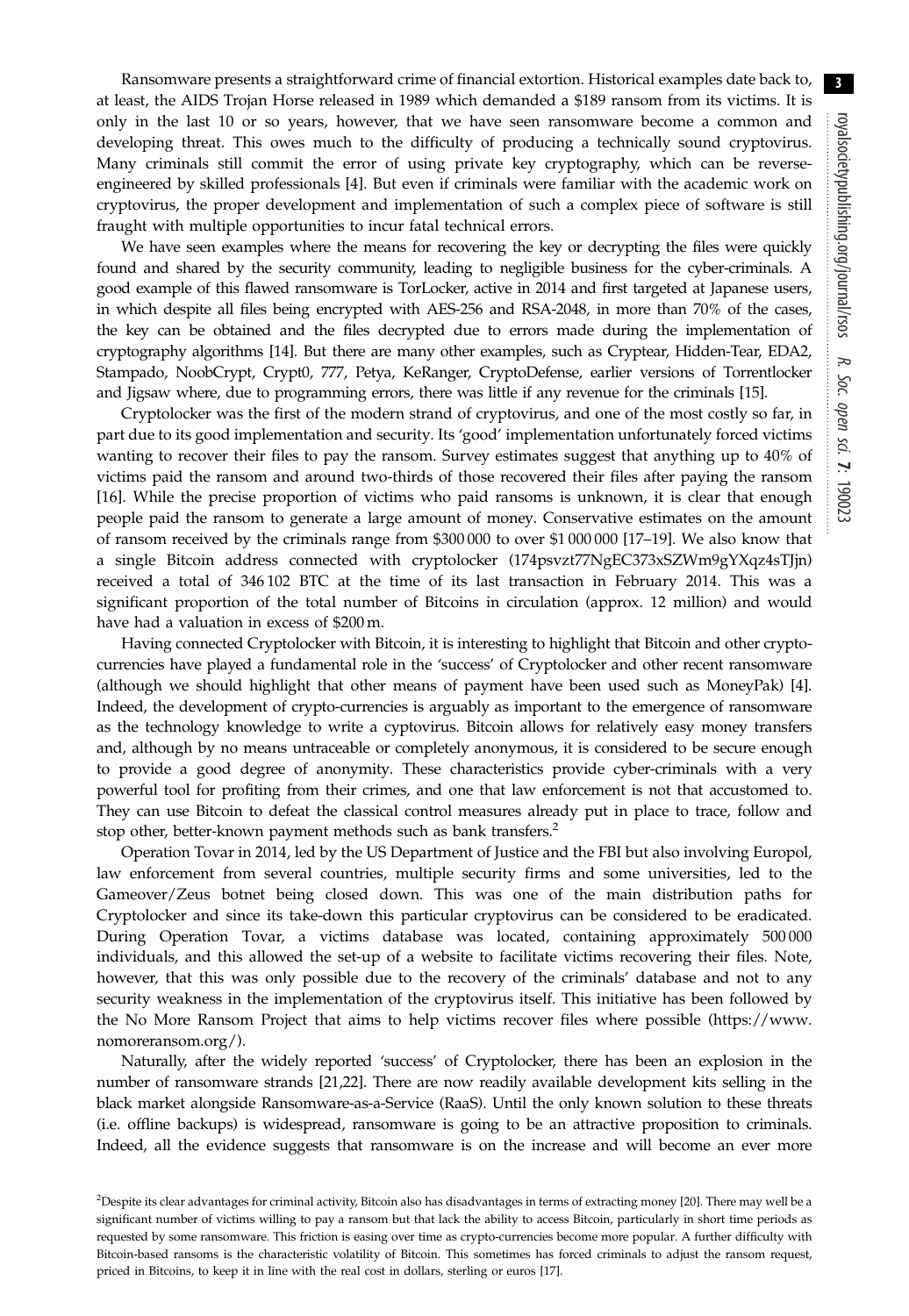4

common threat in the years to come. And it should be recognized that while high-profile attacks such as the WannaCry virus in May 2017 attract a lot of headlines, ransomware is a daily threat with new and effective variants such as Cerber, GandCrab and Katyusha emerging all the while [23].

Ransomware has become a modern threat because of the technical advances in cryptovirus and crypto-currency. Overcoming the technical challenges of mounting a malware attack is, though, as we have already said, only part of the story. If the criminals want to make money then their economic strategy is going to be crucial. We, therefore, naturally expect that the economic strategy of the criminals is likely to evolve as they become more experienced with ransomware. It is essential that we are ahead of the game in terms of predicting future development for, at least, two reasons. First, to foresee the likely welfare costs of ransomware for society in order that we can act accordingly by, say, prioritizing advice to individuals and firms. Second, so that we can reliably predict which ransomware strands are likely to be a higher threat in terms of welfare costs to society and illegal gains for the criminals. Indeed, the evidence suggests that a handful of ransomware strands have been responsible for most of the damage [19]. An explosion in the number of ransomware strands in the wild means it becomes ever more important for law enforcement and others that we can pinpoint which strands are likely to 'survive and flourish'.

# 3. The demand function for files

Ransomware is, by its nature, a financially motivated crime. We will, therefore, assume that the objective of the cyber-criminals is to maximize profit.<sup>3</sup> Given that it is relatively costless to attack victims and there is little chance of being caught, the main variable the criminals can control is the size of ransom. This will, therefore, be the focus of our analysis. Note that in taking this approach, our analysis is best suited to randomly distributed attacks, such as Cryptolocker and, more recently, Ryuk, that are designed to infect as many computers as possible, and where the criminal has very limited information about victims before the attack. In this setting, the criminals maximize profit, as we shall see shortly, by setting a ransom based on 'average' WTP a ransom across the population. Our approach is less well suited to precisely targeted attacks in which a particular organization or firm is targeted for extortion (such as a university or health trust). In this setting, the criminals are likely to have more precise information on the ransom the victim may be willing to pay.

At the point where a criminal has infected a computer, we have a game with two players—the criminal who holds the key to the files and the victim who would like to recover his or her files. We shall analyse this game using models of monopoly pricing in which the criminal is viewed as the unique 'seller' of a product, namely the key to decrypt the files, that the victim would be willing to buy. The models that we shall use are very standard in economics [24], but they are not so well known outside of economics and so we shall provide sufficient detail here for all to follow. Crucially, we shall demonstrate that the models give critical insight on: (i) the strategies criminals can employ, and probably will employ, to profit from ransomware, as well as (ii) the costs to society of such strategies.

The profit that criminals can make largely depends on the willingness of those attacked to pay the ransom. This, in turn, will depend on various components—how important the files are to the victim, whether they have a recent backup, how much liquid money they have available, the extent to which they trust the criminals to honour their word, willingness to give money to criminals, etc. From the criminal's perspective, however, it is irrelevant why people are, or are not, willing to pay a ransom. All that matters is the maximum amount a particular victim is willing to pay to recover their files.<sup>4</sup> Different people will naturally have a different WTP, and so we denote by  $v_i$  the WTP of person *i*. For instance, a victim who values her files at \$500, has no recent backup, and trusts the criminals will return her files would have  $v_i = 500$  while a victim who values her files at \$1000 but has a recent backup, or does not trust the criminals and dislikes interacting with criminals may have  $v_i = 0$ .

The revenue of the criminals can then be summarized as

$$
\Pi = \sum_{i=1}^N (p_i - c) \mathbb{1}_i - F,
$$

<sup>&</sup>lt;sup>3</sup>We use the word profit in its economic sense. This is not to imply that the money generated from ransomware is legitimized in any way.

<sup>4</sup> Exogenous, random shocks that result in a victim not being able to pay (because, say, they cannot access Bitcoin) are also irrelevant from the criminal's perspective.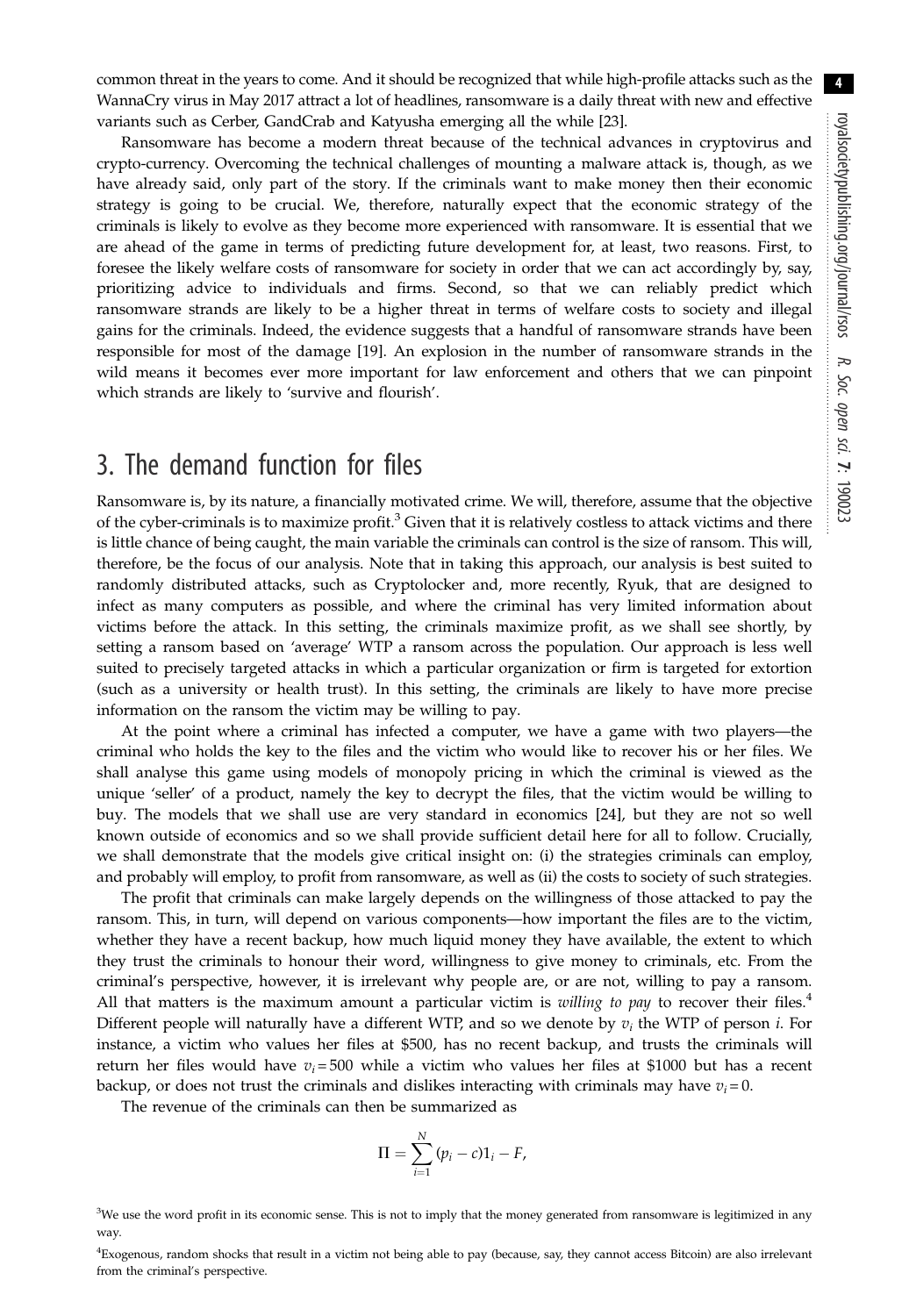where N is the number of people attacked,  $p_i$  is the ransom asked of person  $i$ ,  $c$  is the cost of dealing with any ransom money and providing a service to victims,  $1<sub>i</sub>$  is an indicator variable that takes value 1 if  $p<sub>i</sub> \leq$  $v_i$  and 0 otherwise, and F is the fixed cost of operating the malware. In the following, we shall abstract away from considering N and simply take it as given that the criminals will target as many people as possible.<sup>5</sup> Our focus will, thus, be on deriving the optimal ransom to charge victims. Note that we also abstract away from dimensions other than money, such as the amount of time and effort a victim would be willing to devote to dealing with the criminals, obtaining Bitcoin, etc.

The welfare loss to victims from the attack can be bounded from below by

$$
W = \sum_{i=1}^{N} (p_i 1_i + v_i (1 - 1_i)).
$$

This expression recognizes that those who pay the ransom lose the ransom payment (but potentially regain their files) and those who do not pay the ransom lose their files. This expression is a lower bound because victims who pay the ransom may not regain their files. Moreover, those who are not willing to pay a ransom to criminals may still, as discussed above, value their files highly. In other words, WTP  $v_i$  may not capture the full value of the files to the victim. So, the welfare loss may be higher than W. Even so, we shall see that W provides a meaningful (and estimable) lower bound on the welfare consequences of ransomware.

We see that the optimal strategy of the criminals and the welfare consequences of ransomware will depend critically on the WTP of victims. The relevant information on the WTP can be encapsulated in a 'demand function for the criminal's services'. Specifically, let  $Q(p)$  denote the proportion of victims willing to pay a ransom of value  $p$ . In the following, we derive the optimal ransom demand and welfare consequences as a function of Q. To add extra insight we complement the theoretical discussion with some survey estimates of Q derived from university students. Let us clarify upfront that we make no claims that our sample is representative of the general population. We shall see, however, that our survey demonstrates proof of concept and allows us to calibrate the economic theory in an informative way.

In order to obtain a demand function based on genuine data, we conducted a face-to-face survey using standard contingent valuation techniques [26]. The survey was performed at the University of Kent (UK) over three sessions. All sessions took place in a classroom at the university and were widely advertised around the campus. One session was run on a University Celebration day and so primarily involved alumni and local residents while the two other sessions primarily involved students. A total of 149 respondents took part (54% male, average age of 24). The survey was the second part of a five-part questionnaire that participants completed under experimental conditions (i.e. informed consent and full anonymity).6 Participants were paid based on their choices in the final part of the questionnaire and received an average payment of around £6. The overall questionnaire took around 20 min to complete.

In moving to our survey data, it is important to clarify that  $Q$  is the demand function of victims. In other words, it summarizes the WTP of people who fall victim to a ransomware attack (because they are prone to phishing, do not have anti-malware, etc.). We implicitly take it as given that anybody in the population is a potential victim of ransomware and so the general population is representative of victims. We, therefore, focus on eliciting WTP rather than measuring a person's defence against attack. This seems an appropriate first approximation given that people consistently overestimate their ability to prevent cyber-attack [27,28].

Half of those surveyed were asked the following two questions:

- 1. Suppose that because of a mistake you made, you have lost access to all of the files on your computer. The only way you can recover the files is to pay a private company who are experts in file recovery. What is the maximum amount you would pay to recover your files?
- 2. Suppose that your computer was infected by a virus which means you cannot access any of your files. The criminals responsible have been caught and you are now eligible for monetary compensation. How much money would you want to recompense you for the loss of files? Note that if your request is deemed too high the authorities will use a technique to recover your files and so you will receive your files but no compensation.

<sup>5</sup>For more on the strategies criminals may use to target different types of victim see [25].

<sup>&</sup>lt;sup>6</sup>The other parts of the questionnaire are unrelated and not discussed here.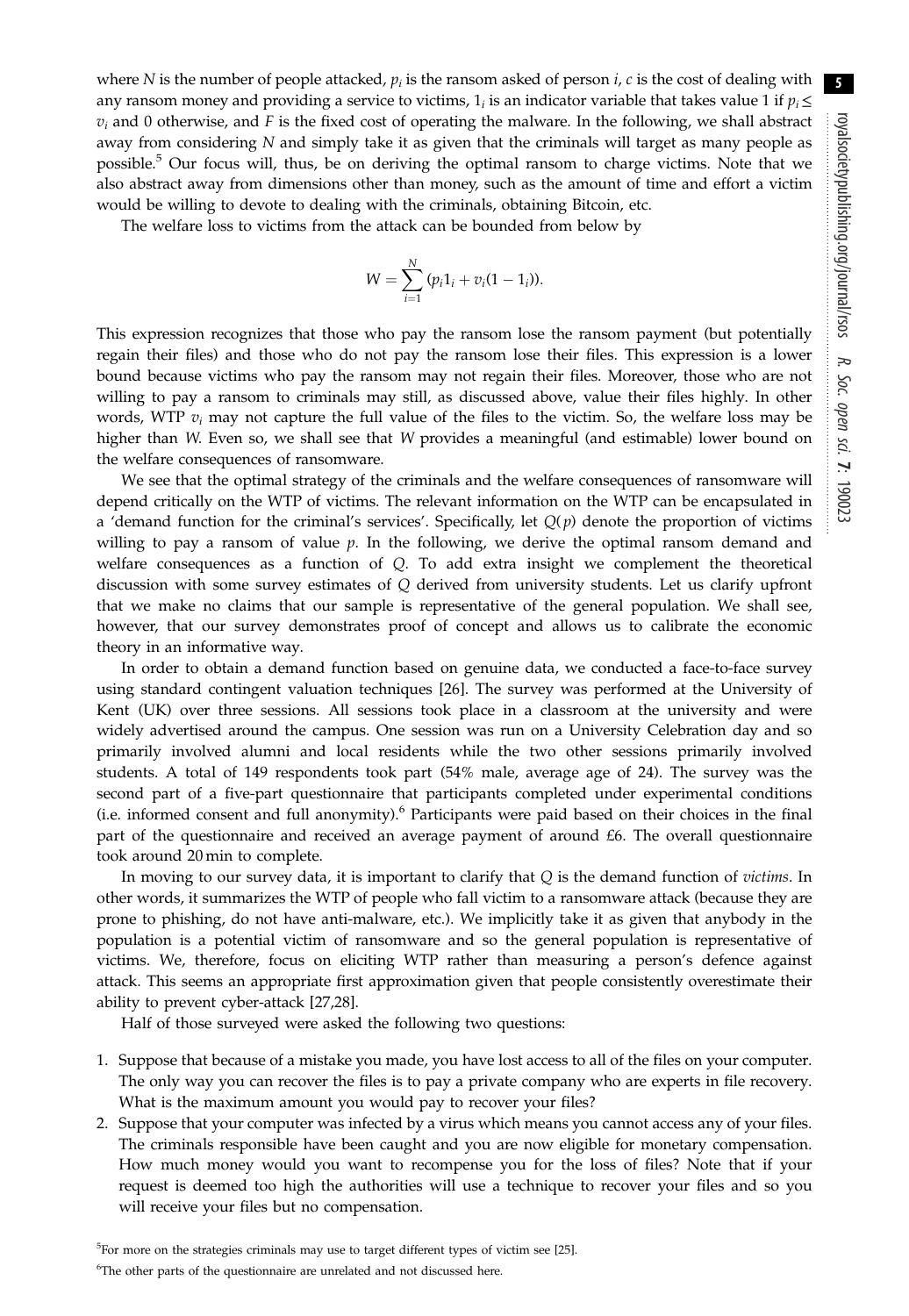

Figure 1. Demand curve elicited using WTA and WTP.

Question 1 directly elicits WTP—how much is someone willing to pay to recover their files. We know, however, that people have a tendency to understate WTP. Question 2 addresses this problem by eliciting WTA—how much would someone need to be paid in order to compensate for the loss of files. Note that to make a WTA question incentive-compatible one needs to invoke a default mechanism for payment to stop subjects over-stating the value of loss. In our case, we invoke the authorities. Provided that subjects do not feel they can predict how the authorities would value their files, it is in the interests of subjects to state their true WTA.

In principle, WTP and WTA should be identical. Typically, however, one obtains a WTA–WTP disparity in that WTA is significantly higher than WTP [29]. This difference can be anything from a factor of 2 to 10. The true valuation  $v_i$  can reasonably be assumed to lie between an individuals' stated WTA and WTP. However, there are arguments to suggest that the true valuation will be closer to WTA than to WTP [30].

As a robustness check, the other half of those surveyed were asked the following questions:

- 3. Suppose that because of a mistake you made, you cannot access any of your files. You have an insurance policy that means you are eligible for monetary compensation. How much money would you want to recompense you for the loss of files? Note that if your request is deemed too high, a technique will be used to recover your files meaning you will receive your files but no compensation.
- 4. Suppose that your computer was infected by a virus which means you cannot access any of your files. The only way you can recover your files is if you pay a fee to the criminals. If you can be certain that your files will be returned, what is the maximum you would pay to recover your files?

Note that question 3 elicits WTA while question 4 elicits WTP. Reversing the order of questions allows us to check that respondents' stated WTA and WTP is not influenced by the order in which the questions are asked. Moreover, the framing varies between questions 1 and 4, and 2 and 3 in terms of who was responsible for the loss of files and who will be paid or recompensed.

Ideally, we would want answers to questions 1 and 4 to be similar, and those to questions 2 and 3 to be similar. This was indeed the case. Specifically, we performed the non-parametric Wilcoxon rank-sum test to check that answers to questions 1 and 4 are from the same distribution ( $p = 0.55$ ) and that the answers to questions 2 and 3 are from the same distribution ( $p=0.22$ ). So, in the following, we shall solely report WTP (questions 1 and 4) and WTA (questions 2 and 3).

It is conventional to plot the inverse demand curve  $Q^{-1}(p)$ . Figure 1 plots the inverse demand curve<br>particularly values of WTA and WTB with total domand (140 subjects) normalized to 1. Note that using the elicited values of WTA and WTP with total demand (149 subjects) normalized to 1. Note that price is in sterling, and at the time of the survey, the exchange was around \$1.40 per  $£1.00$ . As expected, the WTA (mean £719, median £100, standard deviation £4178) exceeds the WTP (mean £103, median £50, standard deviation £189) resulting in higher demand when using the WTA as compared to the WTP. For instance,  $20\%$  of those surveyed were willing to accept at least  $\text{\pounds}400$  and pay up to  $\text{\pounds}100$ . This is a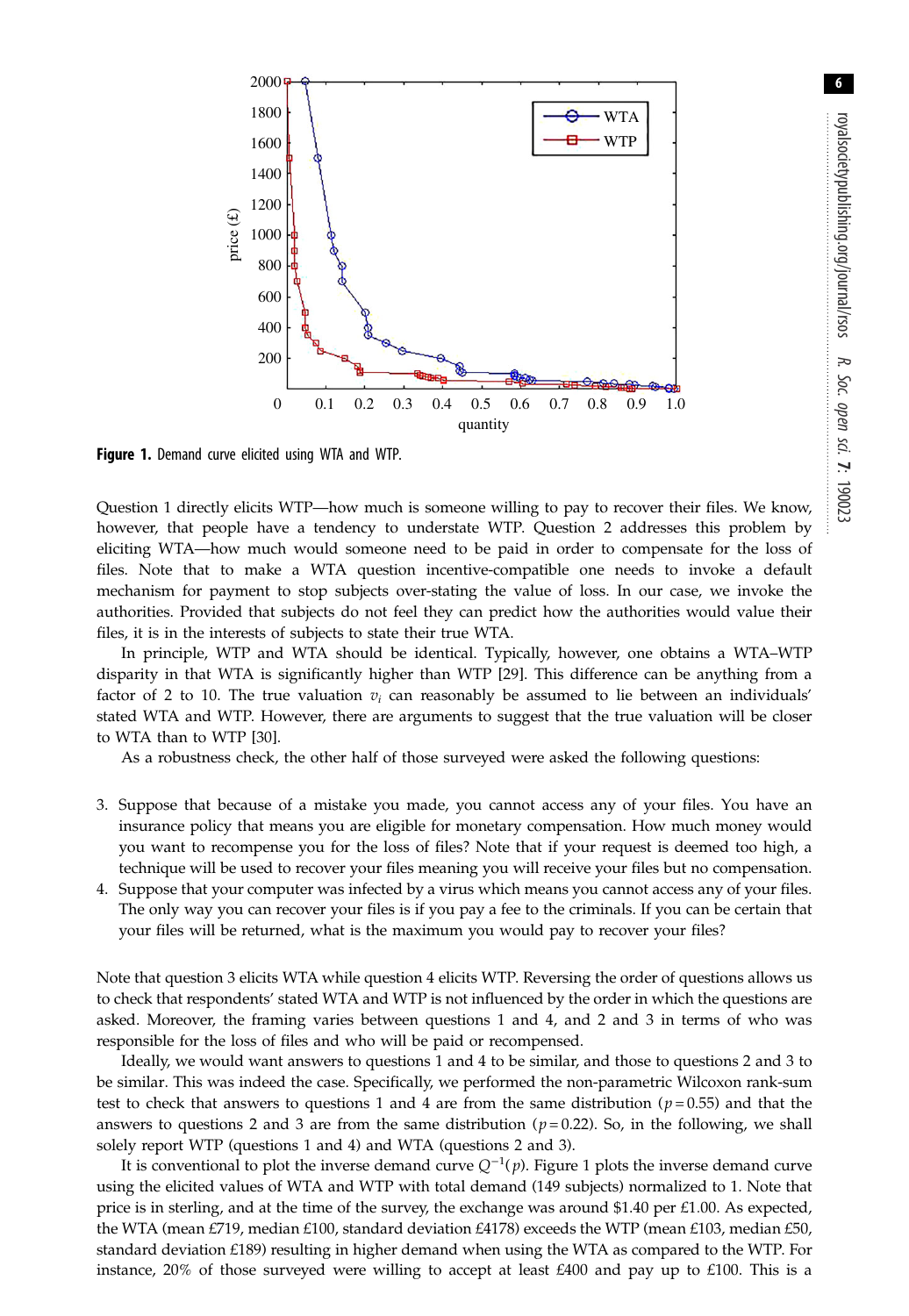WTA–WTP disparity of factor 4. A related survey by IBM found that 54% of people would pay up to \$100 to recover their files [31]. This estimate (figure 1) fits within our WTA and WTP, although is closer to our WTA.

# 4. Uniform pricing

In order to maximize profit, the criminals must determine an optimal ransom to ask each victim. In an ideal world, they would know the WTP  $v_i$  of each victim and ask a ransom just below  $v_i$ . This is clearly not representative of current ransomware. In this section, we consider the more reasonable assumption that the criminals rather know the distribution of  $v_i$ 's within the population. In other words, they know the demand function Q but do not know where any particular individual's valuation lies on the demand function. In justifying an assumption that  $Q$  is known, we note that ransomware criminals have access to abundant data, from previous victims, on willingness to pay a ransom. This means they should be able to form a reasonably accurate belief about the demand function  $Q$  [32]. Moreover, as we discuss below, it is not necessary for the criminals to know Q in order to act as if they do know Q.

In the case where the criminal knows only the demand function  $Q$ , it is optimal to use uniform pricing. This means the criminal sets the ransom to the same amount for anyone attacked,  $p_i = p$  for all i [24]. This appears to be the approach currently taken by most criminals and ransomware strands.

In the case of uniform pricing, the profit of the criminals can be written as

$$
\Pi = (p - c)NQ(p) - F,
$$

where, we recall,  $Q(p)$  is the proportion of people willing to pay a ransom of value p. Maximizing profit with respect to p (and assuming Q is differentiable), we get the optimal ransom demand  $p^*$  given by

$$
\frac{p^{\star} - c}{p^{\star}} = -\frac{1}{\eta(p^{\star})},
$$

where  $\eta(p)=(p/Q(p))dQ(p)/dp$  is the price elasticity of demand. Price elasticity measures the sensitivity of demand to changes in the ransom. It is optimal for the criminals to price where demand is elastic, i.e.  $|\eta(p^{\star})| \geq 1$ , meaning that an increase in the amount of the ransom would lead to a more than proportionate fall in the number of people paying.

To illustrate, we can work out the optimal ransom demand for our estimated demand function. One approach is to simply search for the ransom that maximizes revenue. In our case, this is £1500. To provide an approach less sensitive to individual subjects, we fitted a (six-degree) polynomial to the raw demand function elicited using WTA.<sup>7</sup> From this fitted demand function, we can then calculate marginal revenue (MR) using equation

$$
MR(Q) = \frac{dp(Q)}{dQ}Q + p(Q).
$$

The optimal ransom demand is found where MR equals marginal cost. It seems reasonable to assume that the marginal cost to the criminals of dealing with an additional victim is near zero. The optimal ransom is, therefore, found by setting  $MR(Q) = 0$ .

Figure 2 plots the raw demand function (the same as in figure 1), the fitted demand function and MR. Note that there are five values of Q for which  $MR(Q) = 0$ . Only one of these is the global optimum, and it is simple to show that this is the smallest Q where  $MR(Q) = 0$ . This gives an optimal ransom of around  $p^{\star}$  = £950. It is predicted that, in this setting, around 10% of victims will pay (and 90% will not). An interpretation of this finding is that it is in the criminal's interest to target high-value victims who are willing to pay £1000 or above. For instance, at the optimum value, the expected profit of the criminals is £99 per victim (because a little over 10% of victims will pay £950). If the ransom is dropped to, say, £150 then over 40% of victims will pay but this only results in a profit per victim of around £60.

One implication of optimal pricing illustrated above, which many find counterintuitive, is that (in the case of uniform pricing) the criminals should set the ransom at a level where a sizable proportion of victims will not be willing to pay the ransom. For our fitted demand function, the proportion was 90%. More generally, if  $Q(p)$  is convex to the origin, then less than 50% of the victims should be willing to pay the ransom if it is set optimally. Recall that survey estimates of the proportion of victims who pay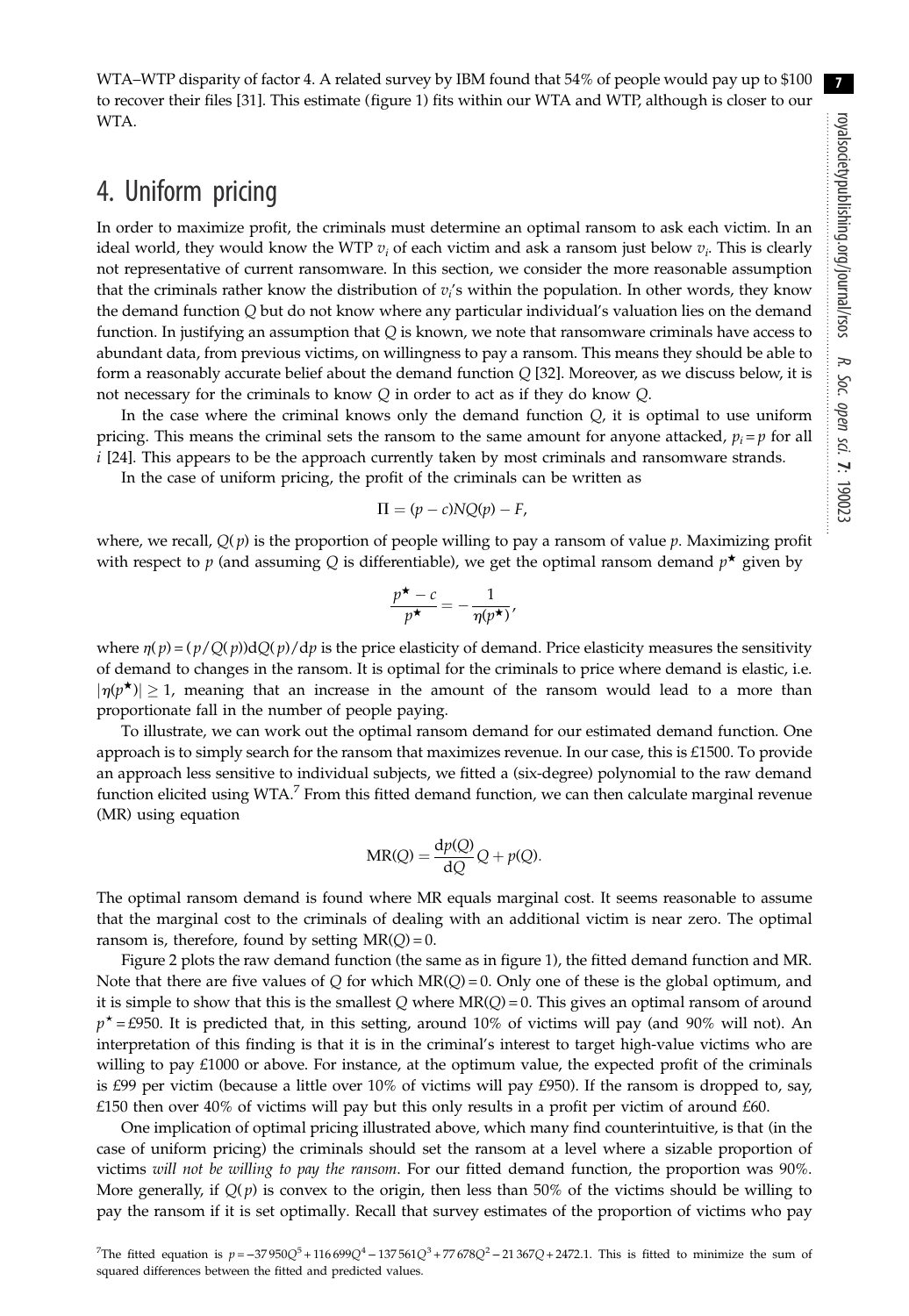

**Figure 2.** Demand curve elicited using WTA and marginal revenue (MR).



a ransom range from 2 to 40%. We can see that interpreting these numbers is necessarily going to be difficult because it will be hard to distinguish a 'failed' attack where fewer people pay than the criminals expected versus an attack that was 'successful' but in which few paid the ransom. For instance, in our setting recall that the optimal ransom means only 10% pay the ransom.

This distinction can be crucial when it comes to welfare analysis. The cost to society of an attack can be bounded from below by

$$
W = pNQ(p) + N \int_0^p Q(p)p.
$$

This expression recognizes that proportion  $Q(p)$  pays the ransom and the rest lose their files. Figure 3 plots the welfare loss from various ransom amounts from our survey data. You can see that the welfare loss is increasing in the size of ransom. It is trivial to see that this is a general property because a higher ransom means a higher proportion will not pay (and therefore lose their files) and those who do pay are paying a larger amount. If, therefore, it is optimal for the criminals to set a relatively high ransom in which few victims pay, we can see that the welfare loss is likely to be high. For instance, at a ransom demand of £950, the predicted welfare loss is around £250 per victim on average. If the ransom demand were lower at £300 (the kind of demand we saw with Cryptolocker) then the welfare loss would be reduced to £140 per victim.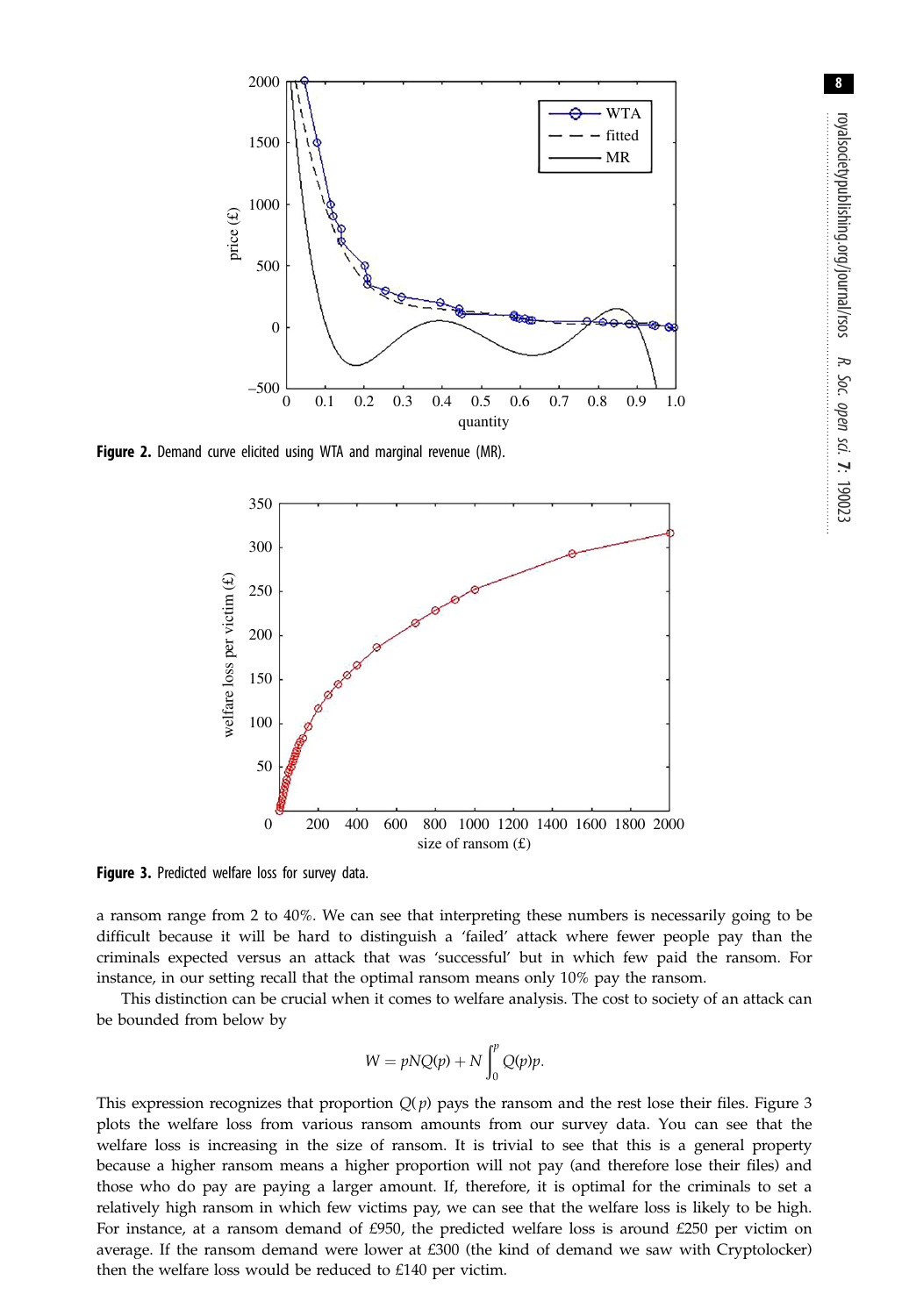In most realistic scenarios, the criminals do not know the *a priori* distribution of  $v_i$ 's and so do not know  $Q(p)$ . But they can hypothesize that, under very mild and general assumptions, the value of price elasticity  $|\eta(p)|$  is a weakly decreasing function of p. This makes it relatively easy for the criminals to heuristically find out whether the current ransom they are using is set too high or too low. For example, suppose the current ransom is \$300 and the criminals observe that 40% of people pay the ransom, Q(300) = 0.4N. The criminals could try increasing the ransom to \$350. Suppose that at this higher price around 35% of victims pay,  $Q(350) = 0.35N$ . Then, the price elasticity can be approximated by  $n(300) = -(300/(0.4N)(0.05N/50) = -0.75$ . If the marginal cost of attack c is approximated by  $\eta(300) = -(300/0.4N)(0.05N/50) = -0.75$ . If the marginal cost of attack c approximately zero, then, at the current ransom price, demand is too inelastic. It would, in this case, be optimal to increase the ransom above \$300.

By systematically varying the ransom over time, the criminals can learn the elasticity of demand and quickly converge on the optimal price [32]. Interestingly, fluctuations in Bitcoin value provide a natural experiment on the sensitivity of demand to price (in dollars). For instance, the ransom demanded by Cryptolocker changed from around 2 BTC to 1 BTC, 0.5 BTC and then 0.3 BTC over the course of a few months in late 2013 [17]. This was presumably done to keep the ransom amount stable in dollar terms. It would, however, provide an indirect means to estimate the elasticity of demand. It seems highly unlikely the criminals exploited this, or similar, possibilities. Instead, it seems ransoms are set relatively haphazardly, although there has been an upward trend in the ransom demand over time [33]. Given the incentives to determine an optimal ransom, we would not be surprised to find schemes employed in the near future that actively experiment with price and (deliberately or not) search for information about demand, as given by  $Q(p)$ , and set the ransom accordingly.

### 5. Price discrimination

In the previous section, we assumed that criminals could not distinguish between different victim's WTP. This is a reasonable assumption, supported by many examples of ransomware strands in the wild, but it limits the profits criminals can make to that of a uniform pricing monopolist. They can certainly increase their profit by price discriminating, that is, by setting a different ransom for different victims. In the following, we explore ways in which to do that. Let us begin by noting the common distinction between three types of price discrimination [34].<sup>8</sup> First degree (or perfect) price discrimination involves each person being given an individually tailored price based on their WTP. In other words, a victim with the WTP of  $v_i$  is given a ransom just below  $v_i$ . This is the 'gold standard' of discrimination that criminals may ultimately achieve but seems a long way off at the moment. More realistically criminals can use second- or third-degree price discrimination.

Third-degree price discrimination is simplest to apply and so we shall focus on that in the remainder of the paper. Before doing that let us briefly comment on second-degree price discrimination. This would see victims offered a menu of packages. For instance, there might be a basic package of \$100 to recover word processing files, a better package of \$200 that includes personal photos, and a complete package of \$300 that includes all files. This would seem very easy for criminals to do (from a technical point of view), but to the best of our knowledge, there is no ransomware that has employed anything of this nature. The objective in offering a menu of options is to screen victims so as to extract additional profit. For instance, current ransomware only offers an 'all-inclusive' package. You may have a victim who is not willing to pay a high ransom but would be willing to pay a smaller ransom to recover, say, some word documents.

Third-degree price discrimination offers a slightly more direct way of distinguishing different types of victim. Access to a person's files and computer can give the criminal's useful information about the value of the information present on the computer, the victim's worth, or both. For example, they can look at the number, type and size of files, model and age of the computer, etc., and search for sensitive or valuable data. Any or all of this information may correlate with a person's WTP. If so, the criminals can categorize victims into types and apply third-degree price discrimination. Indeed, criminals with a large base of victims can apply machine learning, regression or clustering techniques to a series of easily extracted features in a victim's system.

To illustrate how this may work with a very simple example, suppose the criminals can distinguish people with a 'large' number of files from those with a 'small' number of files. They could then pricediscriminate by setting a ransom  $p<sub>L</sub>$  for anyone with a large number of files, and  $p<sub>S</sub>$  to anyone with a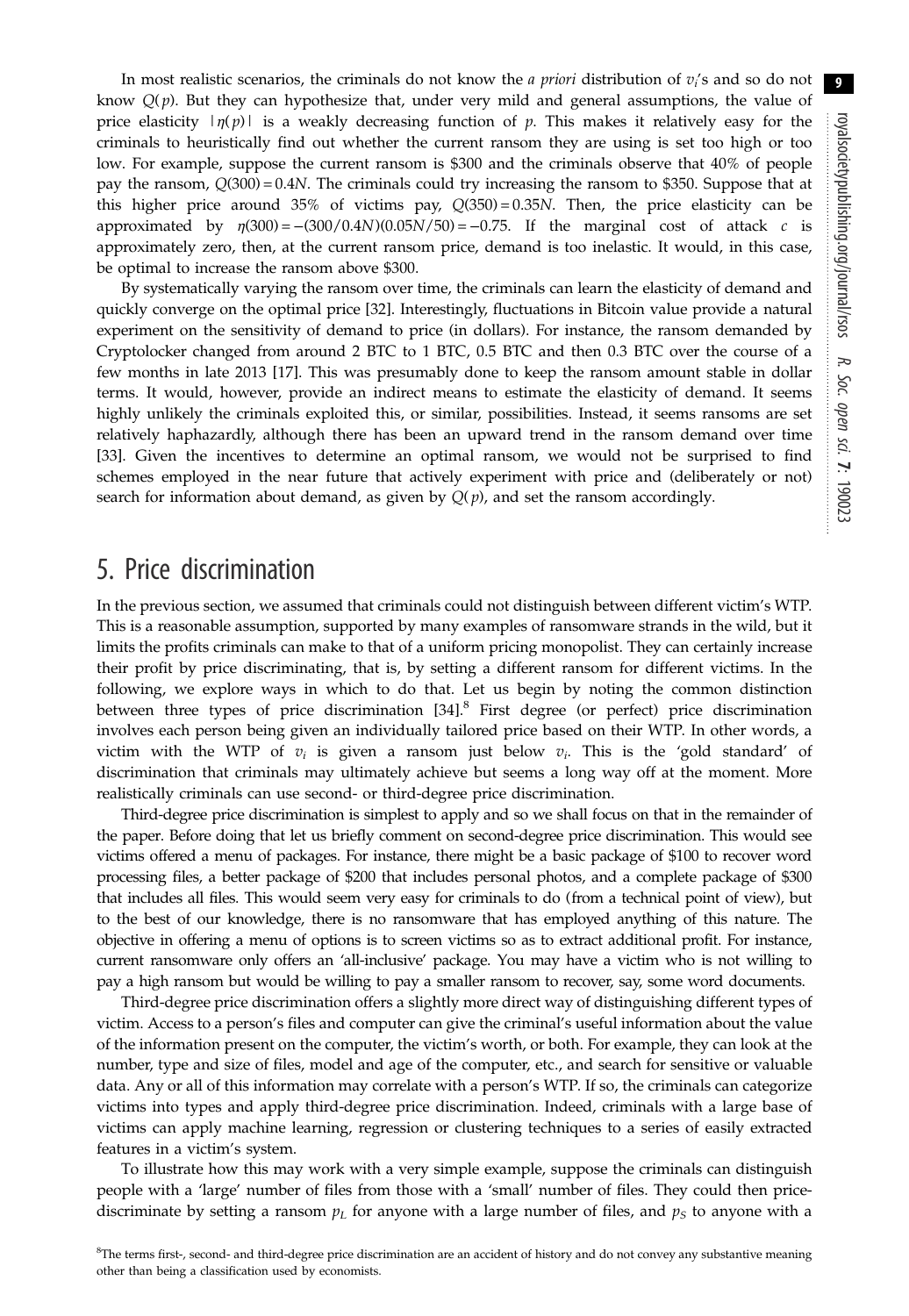small number of files. For each type of victim, the optimal price is determined as explained above for uniform pricing. So, the optimal ransom for those with a large number of files is 10

,

$$
\frac{p_L-c}{p_L}=-\frac{1}{\eta_L(p_L)}
$$

where  $\eta_L$  is the price elasticity of demand for people with a large number of files. Similarly, the optimal ransom for those with a small number of files can be determined from the analogous elasticity  $\eta_s$ . We would expect those with a larger number of files to have, on average, a higher WTP to recover their files. This would imply that, for any given price, demand is less elastic for those with a larger number of files,  $|\eta_S(p_S)| > |\eta_L(p_L)|$ . Thus, the criminals should charge a higher price to those with a large number of files,  $p_L > p_S$ .

Charging two different prices increases the criminals' profit by making the ransom more personalized. But there is no reason other than simplicity to have only two different prices. The more information the criminals can extract on the expected WTP the more personalized should be the ransom. By systematically varying the ransom, and by taking into account the extracted information about victims, the criminals can learn over time the optimal ransom for each 'type' of victim. The more personalized the pricing becomes, the closer the criminals come to attaining the maximum achievable profit, corresponding to first-degree price discrimination [34]. One reason price discrimination increases profits is because it increases the number of people paying the ransom. This works because the criminals can lower the ransom for those with a lower WTP, without lowering the ransom for those with a higher WTP. We shall discuss the welfare consequences of this shortly. First, let us briefly comment on the practical ways in which ransomware may manifest itself in the wild.

It is interesting that some ransomware families started to implement some sort of primitive thirddegree price discrimination strategies. For example, the Shade strand is using a Remote Access Trojan (RAT) to spy on their victims finances (apparently a version of TeamViewer) before estimating the ransom they can request [35]. This is a poor way to implement price discrimination, because it is time-consuming, not easily scalable and opens the criminals to potentially being traced back more easily. But, it shows the potential for price discrimination. As another example, in the latest variant of Fantom, the ransom amount is determined by the name of the process/executable file, thus allowing for multiple simultaneous attack campaigns, targeting different types of victims and requesting different ransom amounts [36]. Possibly the cleanest example of price discrimination is GandCrab which adjusts the ransom demand based on the type of files available and the size of the database [37].

Moreover, a simple and popular attack vector for ransomware is malvertising, which consists of malicious ads that can be delivered by popular and reputable websites (such as AOL, The New York Times, BBC, MSN, etc.). These ads will (typically by using an iframe) quietly install an exploit kit and, as part of it, a ransomware. Well-known examples of ransomware families using this strategy are the Cerber 3.0, Locky and TeslaCrypt. This is popular between cyber-criminals because it does not require user intervention, can reach potentially millions of users (through Google and other major advertising networks) and can cost as little as 30 cents per 1K impressions [38]. Malvertising would seem particularly relevant for price discrimination because criminals can target customers with a certain profile, for example, those belonging to a given demographic or those who have searched for certain keywords. Thus, basically abusing the ad network services as a proxy for cheap customer classification. No evidence of malvertising for price discrimination has been documented so far. But it does provide a dangerous threat that we should be aware of.

To explore the consequences of price discrimination for welfare let us return to our survey data. Recall that at the optimal ransom of £950 only around 10% of victims would pay. Given that 90% of victims will not pay such a high ransom it is clearly in the criminal's interest to price discriminate in order to get more victims to pay. Ideally, the criminals would want to identify those willing to pay a high ransom and ask a high ransom while making a lower ransom demand to others. This, though, requires being able to discern those willing to pay a high ransom. This could be based on data in the infected computer or the personal characteristics of the victim. For instance, we find in our data that the WTP and accept is on average lower for women (WTP £84, WTA £505) than men (£119, £898), although the differences are not significant ( $p > 0.25$  Mann–Whitney test). We also find the WTP and accept is increasing with age (regression coefficient 0.004 for WTP and 0.016 for WTA) where the effect is statistically significant for WTA ( $p < 0.05$ ).<sup>9</sup>

9 We ran ordinary least-square regressions with log(WTP+1) and log(WTA+1) as the dependent variables and gender and age as independent variables. The age variable is not significant for WTP ( $p = 0.55$ ) but is for WTA ( $p = 0.02$ ).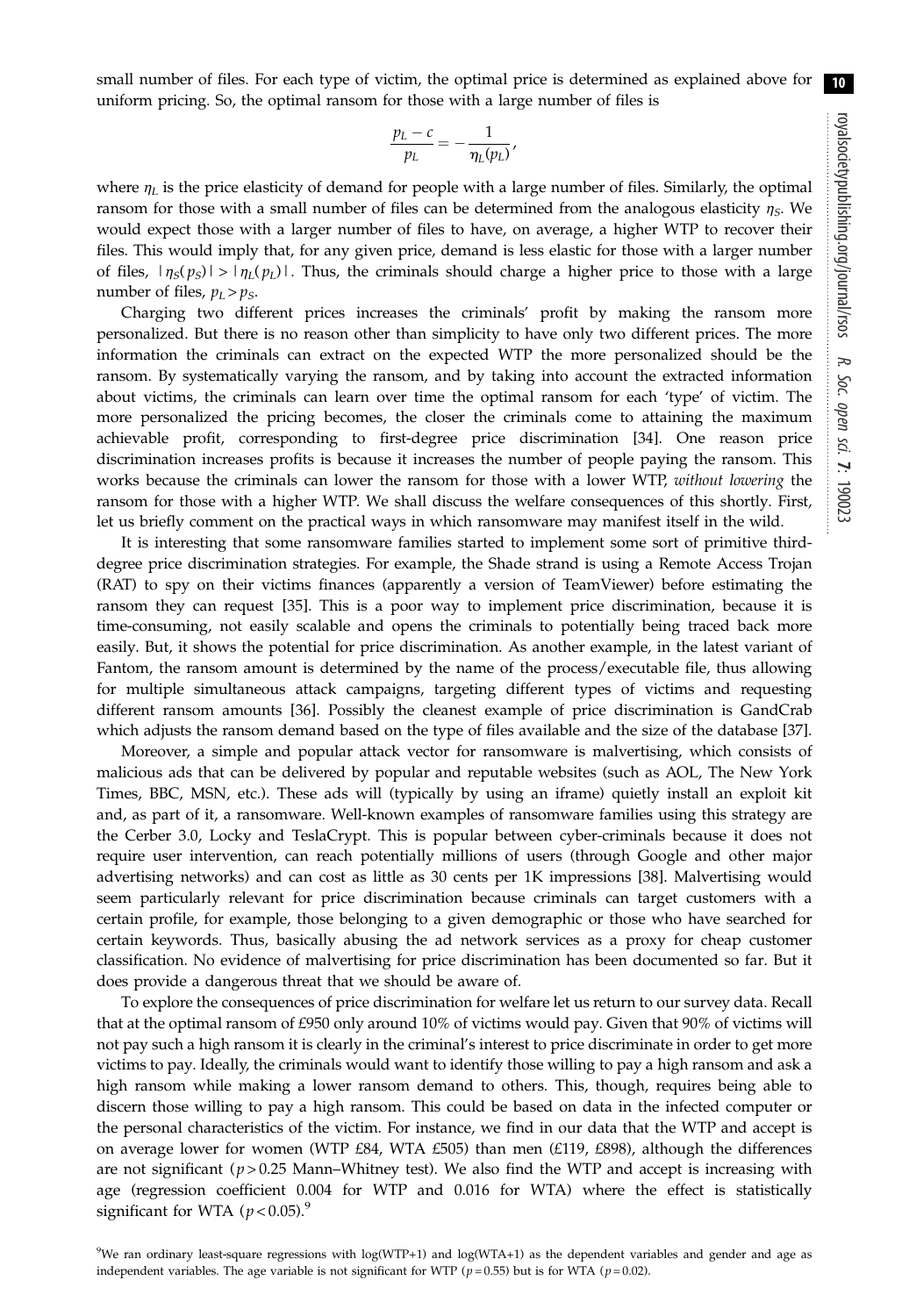

Figure 4. Predicted revenue for low and high valuation victims.



Figure 5. Predicted welfare loss for low WTP victims and average (high or low WTP) victims. Based on a ransom of £950 for high WTP victims.

So suppose that the criminals could devise some test that determines, for each victim  $i$ , whether, say,  $v_i$  > 500. In other words, they are able to segment victims into those with a high and low WTP. Figure 4 starkly illustrates the consequences of this by plotting revenue for different ransom demands (based on survey values of WTA), where low and high valuation customers are given different ransom demands. For low valuation customers, the optimal ransom is around £100 to £200. But you can see that this generates relatively little revenue compared with that from high valuation victims. In particular, highvalue victims, even though they are only 20% of our participants, are where the main revenue source is. For instance, at a high ransom demand of  $£950$  there are 17 of our participants predicted to pay the ransom giving revenue of £16 150; at a low ransom demand of £100, there are 57 participants predicted to pay the ransom but this only generates a revenue of £5700.

We can see in this stylized example the trade-offs to price discrimination. On the one hand, price discrimination allows the criminal to generate more revenue. Essentially all of the revenue made from low demand customers is additional revenue compared to what would be made with uniform pricing. So, he would increase revenue by around 33%. This is clearly a significant gain. But, on the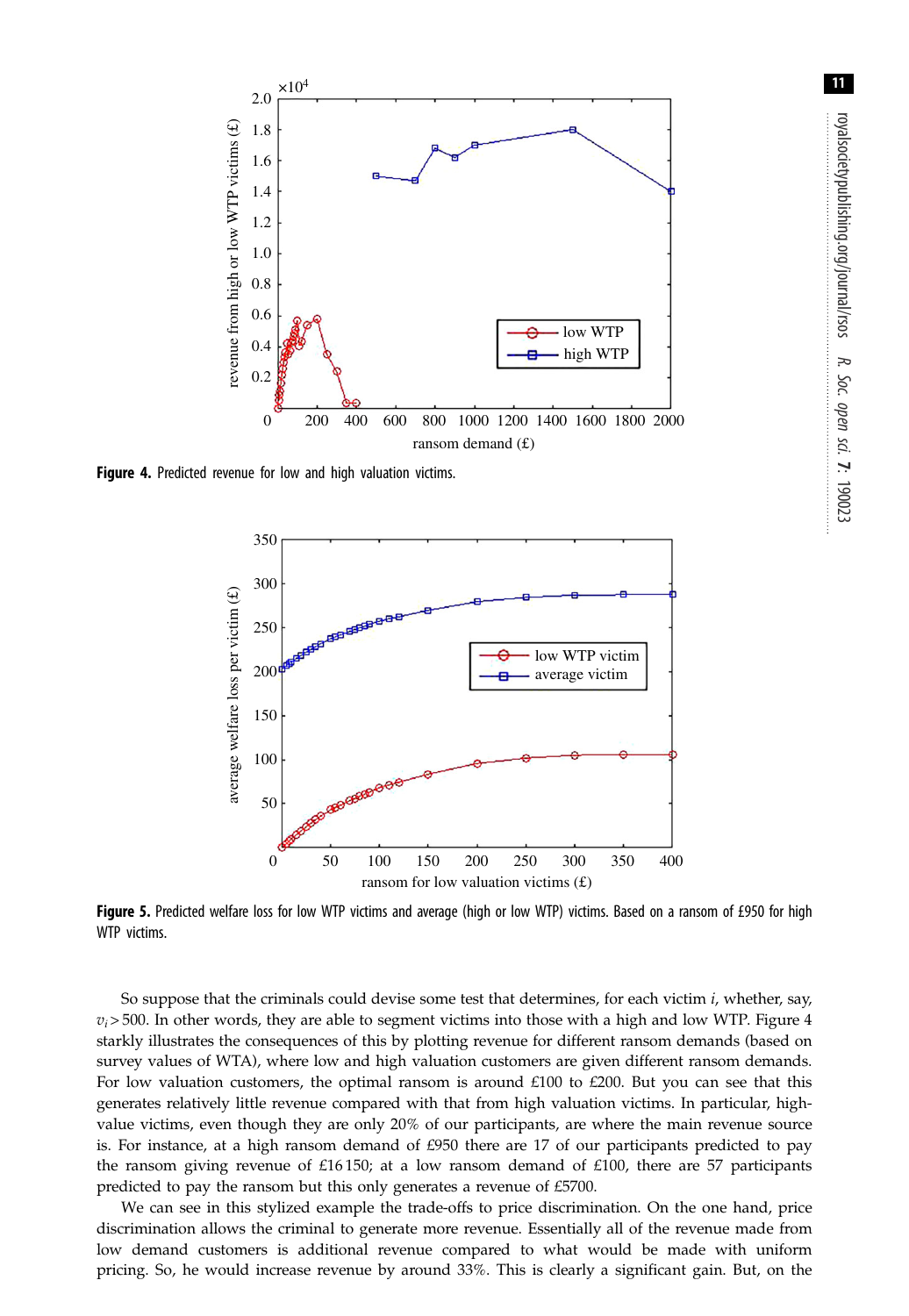other hand, high valuation customers are the main revenue source and so it would be no surprise to see criminals focus on this group. In short, the main tendency will probably be toward extracting more revenue from the high valuation customers (essentially optimal uniform pricing) but alongside that there are still significant gains from exploiting low valuation customers (through price discrimination).

We turn now to directly look at welfare. Given that price discrimination increases the proportion of victims who pay the ransom (and potentially get their files back), it can increase welfare (compared to uniform pricing). The welfare gains, however, are likely to be small. Figure 5 plots the average welfare loss per victim as a function of the ransom for the low valuation victims, on the assumption of a ransom of £950 for high valuation victims. We can see here that the overall welfare loss is largely driven by high valuation victims (even on the assumption they get their files back). To judge the consequences of price discrimination, we need to see what happens to welfare as the ransom for low valuation victims drops from above  $£400$  down to, say,  $£100$ . We can see that this does increase welfare because a higher proportion of victims get back their files by paying the ransom. The effect, however, is not dramatic. In particular, the average welfare loss drops by around £30–£50. While price discrimination can decrease welfare loss somewhat it is likely that these gains will be more than offset by the fact the criminals make a larger profit.

# 6. Conclusion

There can be no doubt that ransomware is already a serious security threat to individuals, firms and beyond [39]. It is natural, though, to expect that this threat will evolve over time as the criminals learn from experience and refine their techniques [1]. Indeed, with something in place similar to a selection of the fittest, it is very likely that ransomware will slowly evolve toward criminals using the profit maximizing strategies that can be known in advance thanks to economics and game theory.

In this paper, we have given critical insight on how economics can be applied to study ransomware. A theoretical model of ransomware, based on the standard economic theory of monopoly pricing, was complemented by survey evidence on WTP. Clearly, our survey results can be further developed, for example with a larger and more representative sample, and so, our findings are not definitive. Our results do, however, demonstrate proof of concept and our main findings are qualitatively robust. Moreover, we believe that our findings can be useful for law enforcement in tackling the threat of ransomware. Our findings can be summarized as follows:

- The optimal ransom for attacks on individuals is likely to be larger than we currently see in the wild. A survey suggested that the average ransom demand increased from \$294 to \$679 between 2014 and 2016 [8]. We would not be surprised to find that ransom demands increase further in the future. A higher ransom means the welfare costs of ransomware will increase, and so ransomware is likely to become more costly to society.
- At the optimal ransom, there will be relatively few victims who pay. This recognizes that the objectives of the criminals are to maximize profit and not the number of people paying the ransom. Evidence that few people pay ransoms should not, therefore, be interpreted as evidence that ransomware is 'not working for the criminals'. We have seen that the main source of revenue for criminals will be high valuation victims, and so it is natural they will target these. This means that the proportion of victims who pay is a poor proxy for the threat of a ransomware strain.
- It is in the interests of the criminals to experiment with ransom demands, or use natural variation in the value of crypto-currencies like Bitcoin, to discern the optimal ransom and indirectly learn more about the WTP of victims. It would be relatively effortless for the criminals to do this (or outsource to someone who can) and so it would seem only a matter of time before it happens. If this does lead to higher ransom demands then it will increase the welfare cost of ransomware.
- The criminals can increase profits through price discrimination. One way is to offer the victim a menu of options at different prices (second-degree price discrimination) while another is to charge different victims a different ransom based on discernible characteristics (third-degree price discrimination). Both forms of price discrimination appear implementable from a technical point of view. We would certainly expect to see more evidence of third-degree price discrimination in the near future. Price discrimination may lower the welfare costs of ransomware by reducing the number of victims who lose their files. But the effects are likely to be small and outweighed by the costs to society of criminals raising more money. Again, the welfare costs to society of ransomware are only likely to increase in the future.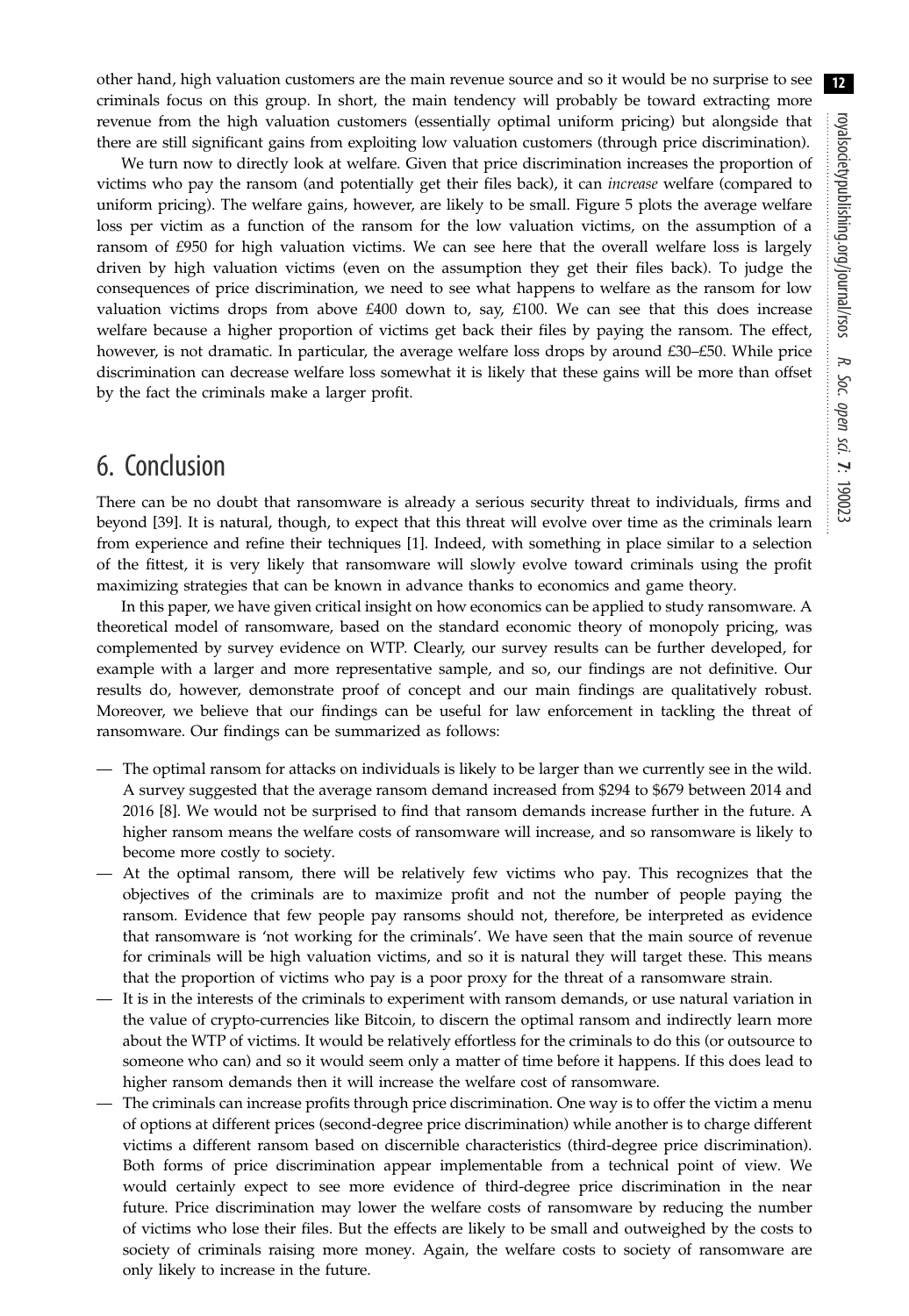While data on current activity is somewhat limited, we would suggest that the techniques currently being used by the criminals are relatively unsophisticated. There certainly seems to exist ample scope for them to refine their techniques, notably for determining the optimal ransom and to make use of price discrimination. Crucially, refining strategies in the ways we have suggested in this work could lead to dramatic increases in profits at relatively little costs. In particular, the criminals should have at their disposal a wealth of data regarding the willingness of victims to pay a ransom. With only a rudimentary analysis of this data, they could almost certainly obtain higher profits. A more thorough analysis could push profits up even more. With strong incentives for the criminals to innovate, they are surely going to do so.

These findings should be a concern for law enforcement agencies. The profits from ransomware are only likely to increase and so ransomware is not going to go away any time soon. Moreover, as the criminals refine their strategy the welfare costs to society of ransomware will increase. So, how to combat this? We can begin by reiterating that the criminal's optimal strategy and profit is entirely dependent on people's WTP to recover their files. This WTP will naturally depend on some factors that are under the control of the criminals and some that are under the control of the victims. For instance, one thing the criminals control is whether to return files (or, alternatively, keys) to those who pay the ransom. The higher the probability of the files being recovered, the larger will be the WTP, and the larger the ransom the criminals can set [40]. In order to maximize profit, the criminals should, therefore, always return files to people who pay the ransom, unless the cost of returning the files is very large [41].

More important for us is to consider factors under the control of victims. One such factor is the 'value' of the files. If a person has just backed up their files then their WTP is zero. Clearly, this is the easiest way to counteract the criminals. The crucial and non-trivial point to emphasize, though, is that a person backing up her files benefits everyone who might be attacked, and not just herself. This is because the more people back up their files, the lower is demand, the lower becomes the optimal ransom, and the lower are the welfare costs. In other words, a person's decision to back up their files generates a positive externality for all other potential victims.

Another thing under the control of people is whether or not to pay. The fewer people pay the ransom then, again, the lower is demand, the lower the optimal ransom and the lower are the welfare costs. The decision to not pay also, therefore, generates a positive externality. The more a victim internalizes the two externalities we have mentioned, i.e. the more she takes into account the effect that backing up and paying a ransom will have on others, then the lower will be her WTP.

The preceding two paragraphs point to ways in which the impact of ransomware can be diminished. The idea that people need to back up their files is obvious. Less obvious, but potentially powerful, is the role of positive externalities. Strong social norms towards regularly backing up files and not paying a ransom (in the case the files were not backed up) greatly undermine the profit potential of cyber-criminals. While we have focused on individuals here it would seem particularly important that firms, who have shown a ready WTP ransoms, also take these points on board. This may create a remit for policymakers to highlight more strongly the social responsibilities around cyber-behaviour. It is also important to consider the incentives for software developers to sell low-cost protection against ransomware [42].

Ethics. Ethical approval was obtained from the School of Economics at the University of Kent. The survey was anonymous and involved informed consent.

Data accessibility. The data from the survey is freely available on FigShare at [https://figshare.com/authors/Edward\\_](https://figshare.com/authors/Edward_Cartwright/4438759) [Cartwright/4438759](https://figshare.com/authors/Edward_Cartwright/4438759) [43].

Authors' contributions. J.H.-C. conceived of the study and helped draft the manuscript. E.C. helped draft the manuscript, helped with the survey collection and carried out the statistical analysis. A.C. carried out the survey collection, helped with the statistical analysis and helped draft the manuscript. All authors gave final approval for submission. Competing interests. We have no competing interests.

Funding. This project has received funding from the European Unions Horizon 2020 research and innovation programme, under grant agreement no. 700326 (RAMSES project). The authors also want to thank EPSRC for project EP/P011772/1, on the EconoMical, PsycHologicAl and Societal Impact of RanSomware (EMPHASIS), which supported this work. Acknowledgements. We thank Darren Hurley-Smith and other members of the RAMSES project for their feedback on earlier versions of the paper.

# References

1. Kalaimannan E, John SK, DuBose T, Pinto A. 2017 Influences on ransomware's evolution and predictions for the

future challenges. J. Cyber Secur. Technol. 1, 23–31. ([doi:10.1080/23742917.2016.](http://dx.doi.org/10.1080/23742917.2016.1252191) [1252191](http://dx.doi.org/10.1080/23742917.2016.1252191))

2. Maigida AM, Olalere M, Alhassan JK, Chiroma H, Dada EG. 2019 Systematic literature review and metadata analysis of ransomware attacks and